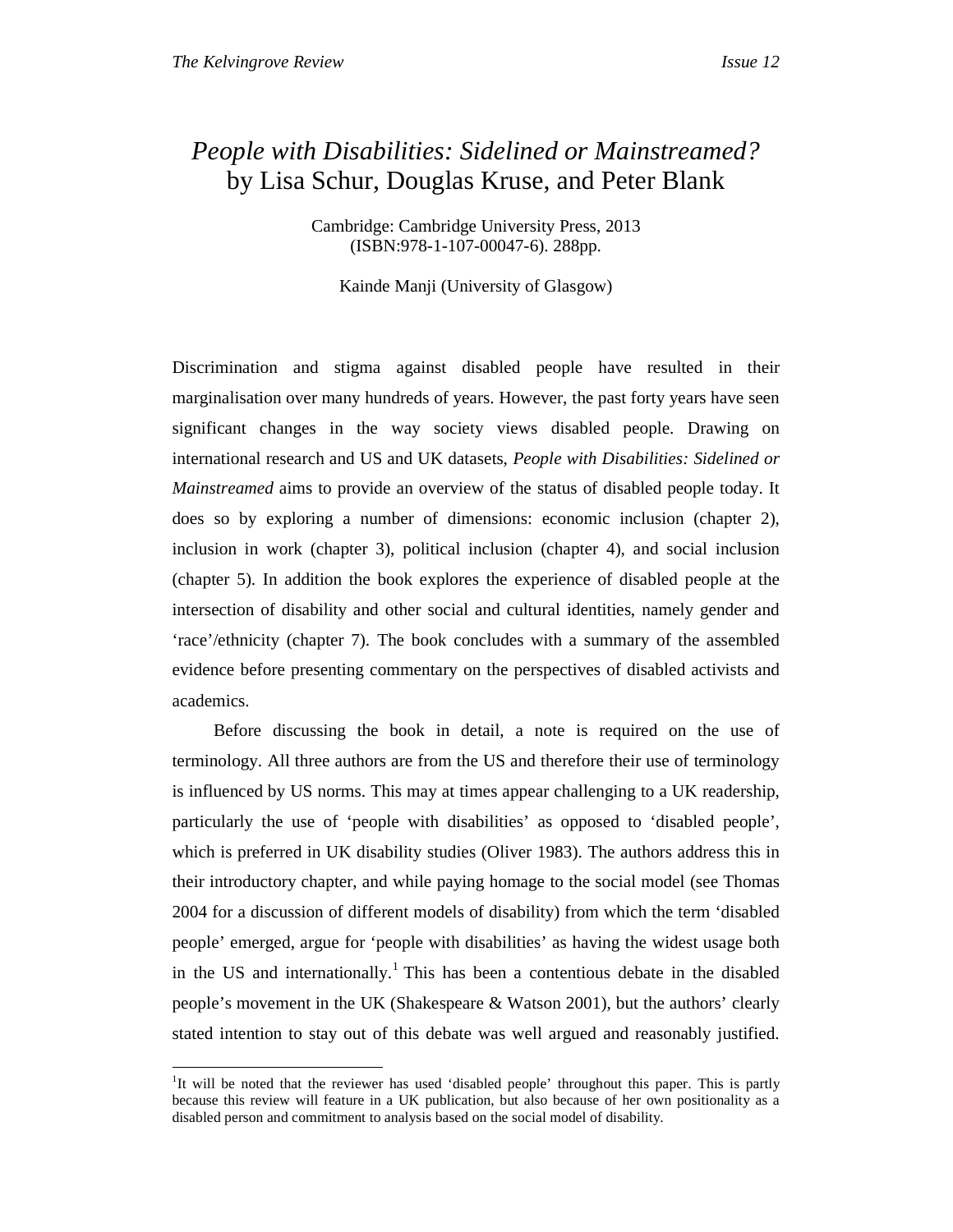The uncritical use of a certain old-fashioned term for describing a learning impairment in chapter 6 was less justified. Such a term may be shocking to a UK audience, as it was for this reviewer.

These comments notwithstanding, in writing this book, the authors address an important question and set down a useful marker of the progress made by the disabled people's movement to date. They draw on an impressive range of evidence and are able to demonstrate significant improvements in the lives of disabled people over the last four decades. The different dimensions are comprehensive enough to enable a thorough analysis of the status of disabled people, and to demonstrate change over time. Importantly they also demonstrate that while there has been much change, disabled people continue to be marginalised.

The authors' treatment of the different dimensions enables analysis of different aspects of inclusion in turn. However, they note in the concluding chapter that the dimensions are not static or independent, but interrelated and interdependent. Progress in one dimension may lead to improvements in another, for example access to employment may open up opportunities for social interaction and reduce isolation. However, the opposite can just as easily be the case. Though this acknowledgement is helpful, the book would have benefited from drawing stronger links between the dimensions in earlier chapters. While the chapter on social integration (chapter 5) does make useful links, the chapters on economic (chapter 2) and political inclusion (chapter 4) might have gained from more consideration of the other dimensions.

The book's greatest strength is undoubtedly in the concluding chapter where interviews with disabled academics and activists are used to interrogate findings from the previous chapters. As the authors themselves state, this enriches and sharpens the analysis. Nevertheless, one cannot help feeling that some of these analyses might have been better integrated throughout the book. The concluding chapter is so vivid in its analysis, that earlier chapters of the book appear somewhat dry in contrast.

A further strength of the book was in considering the interaction between disability and gender and 'race'/ethnicity. As the authors acknowledge, disability studies has been rightly criticised for 'homogenising' the experience of disabled people, and it is to the book's credit to see this addressed here. Unfortunately limitations of data meant that the section on 'race'/ethnicity generalised from the experience of disabled people in only two countries. The section on gender, however, was able to draw on a wider range of examples including some from the Global South.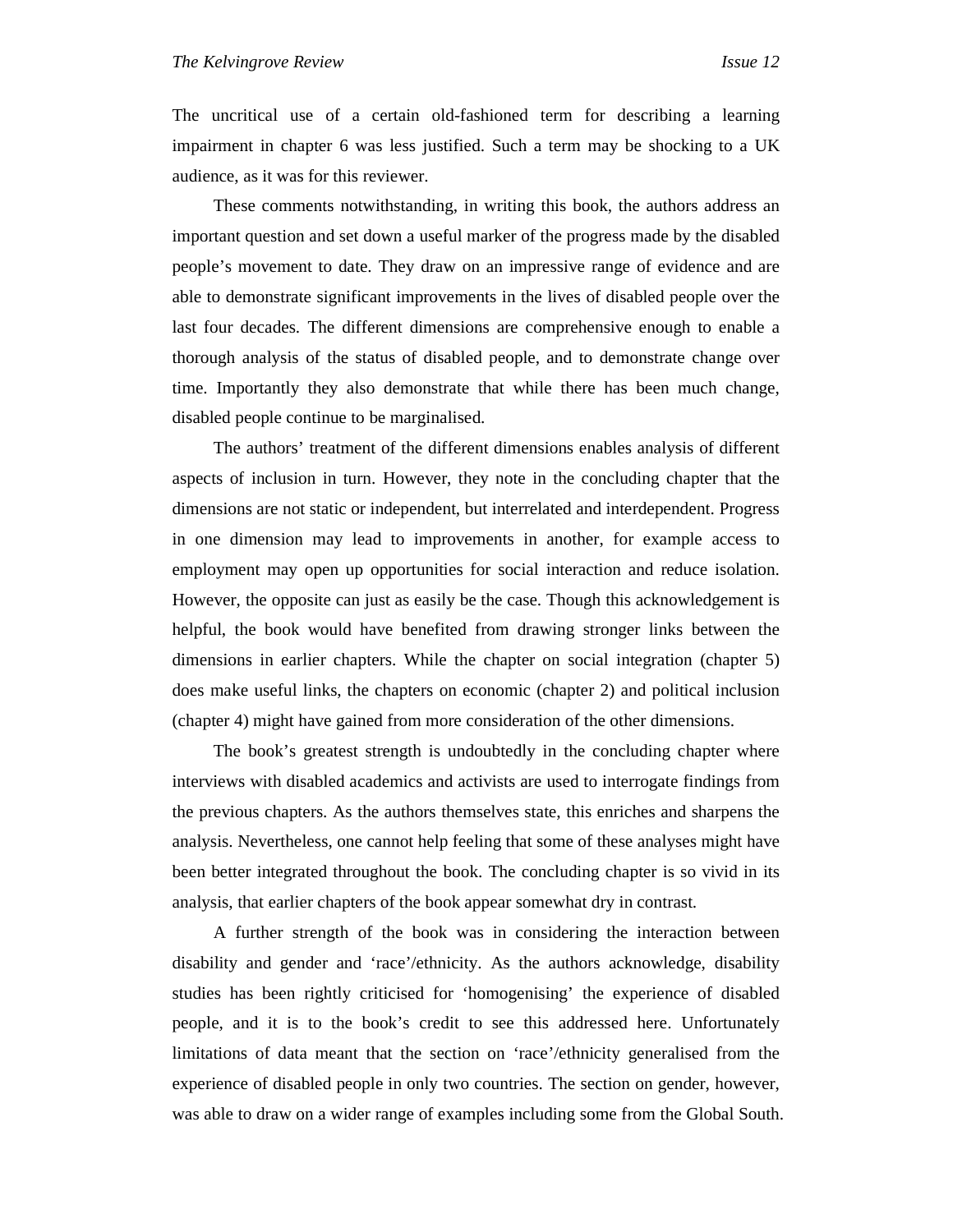It was unfortunate too that this section did not consider the intersection between disability and other social identities such as sexuality and gender identity. It is likely that this omission was due to lack of appropriate data on these issues. However, it resulted in a slightly limited discussion.

Similarly, though the book draws on an impressive range of sources, the inclusion of examples from different countries was at times inconsistent. The authors do not explicitly claim that the book aims to give a global perspective; however, the inclusion of international data does simply this. Though the book tried to draw on a range of examples, those from the Global North tended to dominate. As a result meaningful comparison of the experiences of disabled people in the Global North and South was not possible.

Finally, though the scope of the book was comprehensive, there were times where the quality of the analysis felt slightly inconsistent. This was particularly so in the sections on economic inclusion and inclusion in work, where the analysis tended to give greater weight to individual rather than structural barriers to inclusion. This was unexpected in a book that argues that it is discrimination, a structural factor, which lies at the heart of the exclusion of disabled people from mainstream society. This may be an inevitable pitfall of a multi-authored publication, drawing on expertise from three individuals with different analytical styles. It may also have arisen out of a desire to bring balance to the analysis. However, it had the effect of making it unclear what the book was calling for in terms of solutions to the problems it highlighted. While assessing the status of disabled people is a laudable aim, one cannot help feeling it is a limited one if it does not also seek to bring about change.

These criticisms notwithstanding, this is a well-evidenced text that draws on an impressive range of sources, and amply meets its aim of reviewing the status of disabled people (at least in the Global North) after forty years of social change. It will be particularly useful for those looking for an accessible introduction to the barriers faced by disabled people in political, economic and social life.

## Bibliography

Oliver, Mike. 1983. *Social Work with Disabled People*. Basingstoke: Macmillan.